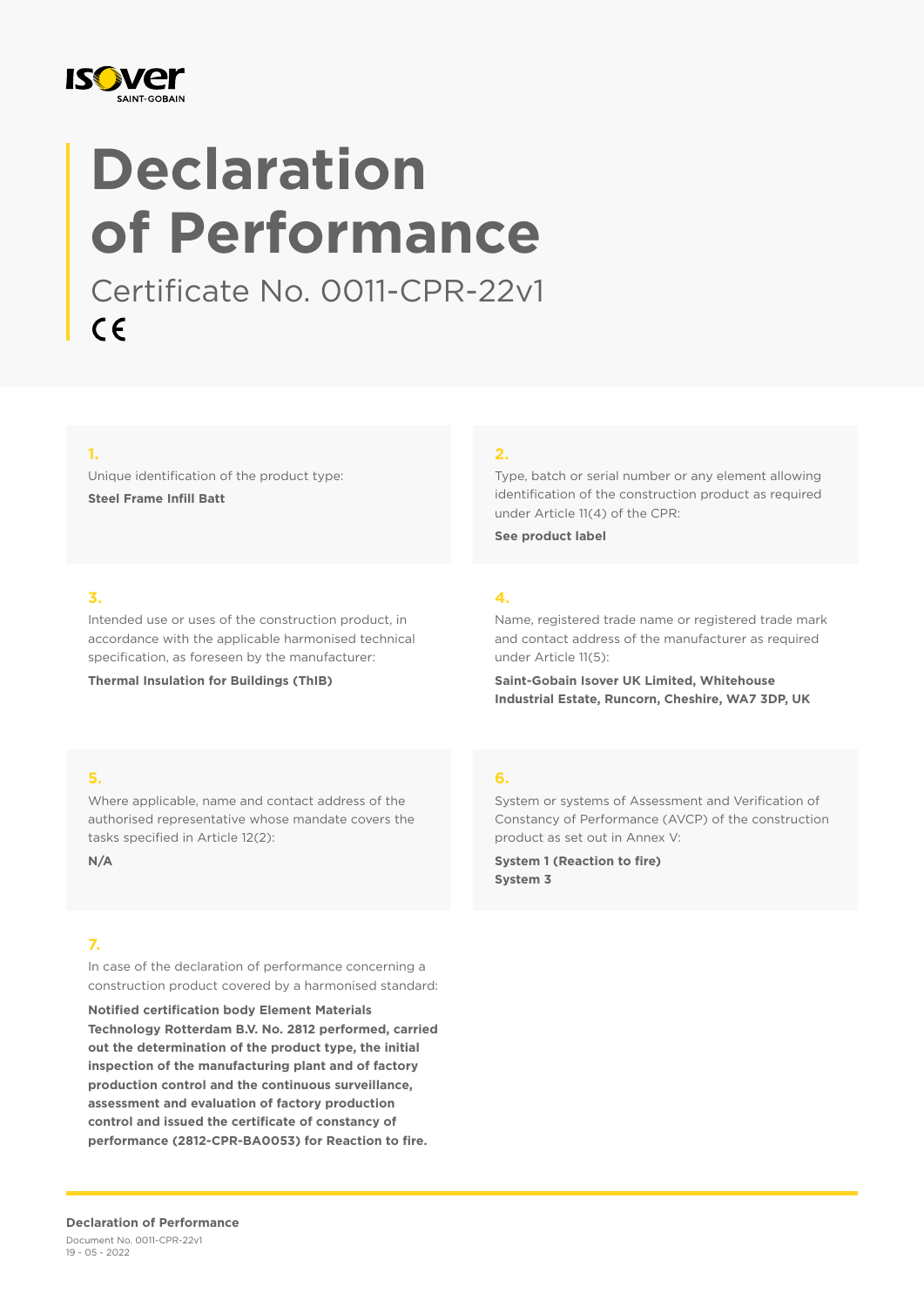## **8. Declared performance**

## Harmonised Technical Standard: EN 13162:2012 + A1:2015

| <b>Essential characteristics</b>                                                       | Performance                                    | Unit                    | <b>Declared performance</b> |           |       |
|----------------------------------------------------------------------------------------|------------------------------------------------|-------------------------|-----------------------------|-----------|-------|
| Product name                                                                           |                                                | Steel Frame Infill Batt |                             |           |       |
| <b>Reaction to fire</b>                                                                |                                                | Euroclass               | A1                          |           |       |
| Release of dangerous substances to<br>the indoor environment                           | Release of dangerous substances (e)            |                         | <b>NPD</b>                  |           |       |
| Acoustic absorption index                                                              | Sound absorption                               |                         | <b>NPD</b>                  |           |       |
| Impact noise transmission index                                                        | Dynamic stiffness                              |                         | <b>NPD</b>                  |           |       |
|                                                                                        | Thickness                                      |                         | <b>NPD</b>                  |           |       |
|                                                                                        | Compressibility                                |                         | <b>NPD</b>                  |           |       |
|                                                                                        | Air flow resistivity                           |                         | <b>NPD</b>                  |           |       |
| Direct airborne sound insulation index                                                 | Air flow resistivity                           |                         | <b>NPD</b>                  |           |       |
| Continuous glowing combustion                                                          | Continuous glowing combustion (e)              |                         | <b>NPD</b>                  |           |       |
| <b>Thermal resistance</b>                                                              | Thermal resistance                             | $m^2$ .K/W              | 1.35                        | 2.05      | 2.75  |
|                                                                                        | Thermal conductivity                           | W/(m.K)                 | 0.036                       | 0.036     | 0.036 |
|                                                                                        | Thickness                                      | mm                      | 50                          | 75        | 100   |
|                                                                                        | Thickness class                                |                         | <b>T4</b>                   | <b>T4</b> | T4    |
| <b>Water permeability</b>                                                              | Short term water absorption                    |                         | <b>NPD</b>                  |           |       |
|                                                                                        | Long term water absorption                     |                         | <b>NPD</b>                  |           |       |
| Water vapour permeability                                                              | Water vapour transmission                      |                         | <b>NPD</b>                  |           |       |
| Compressive strength                                                                   | Compressive stress<br>or compressive strength  |                         | <b>NPD</b>                  |           |       |
|                                                                                        | Point load                                     |                         | <b>NPD</b>                  |           |       |
| Durability of Reaction to fire against<br>heat, weathering, ageing/degradation         | Durability characteristics (a)                 | Euroclass               | A1                          |           |       |
| Durability of thermal resistance against<br>heat, weathering, ageing/degradation       | Thermal resistance (b)                         | $m^2$ .K/W              | 1.35                        | 2.05      | 2.75  |
|                                                                                        | Thermal conductivity (b)                       | W/(m.K)                 | 0.036                       | 0.036     | 0.036 |
|                                                                                        | Durability characteristics (c)                 |                         | <b>NPD</b>                  |           |       |
| Tensile/flexural strength                                                              | Tensile strength perpendicular<br>to faces (d) |                         | <b>NPD</b>                  |           |       |
| Durability of compressive strength<br>against heat, weathering, ageing/<br>degradation | Compresive creep                               |                         | <b>NPD</b>                  |           |       |

**NPD** No Performance Determined

**(a)** No change in Reaction to fire properties for mineral wool products. The fire performance of mineral wool does not deteriorate with time. The Euroclass classification of the product is related to the organic content, which cannot increase with time.

**(b)** Thermal conductivity of mineral wool products does not change with time.

**(c)** For dimensional stability thickness only.

**(d)** This characteristic also covers handling and installation.

**(e)** European test methods are under development.

#### **Declaration of Performance**

Document No. 0011-CPR-22v1 19 - 05 - 2022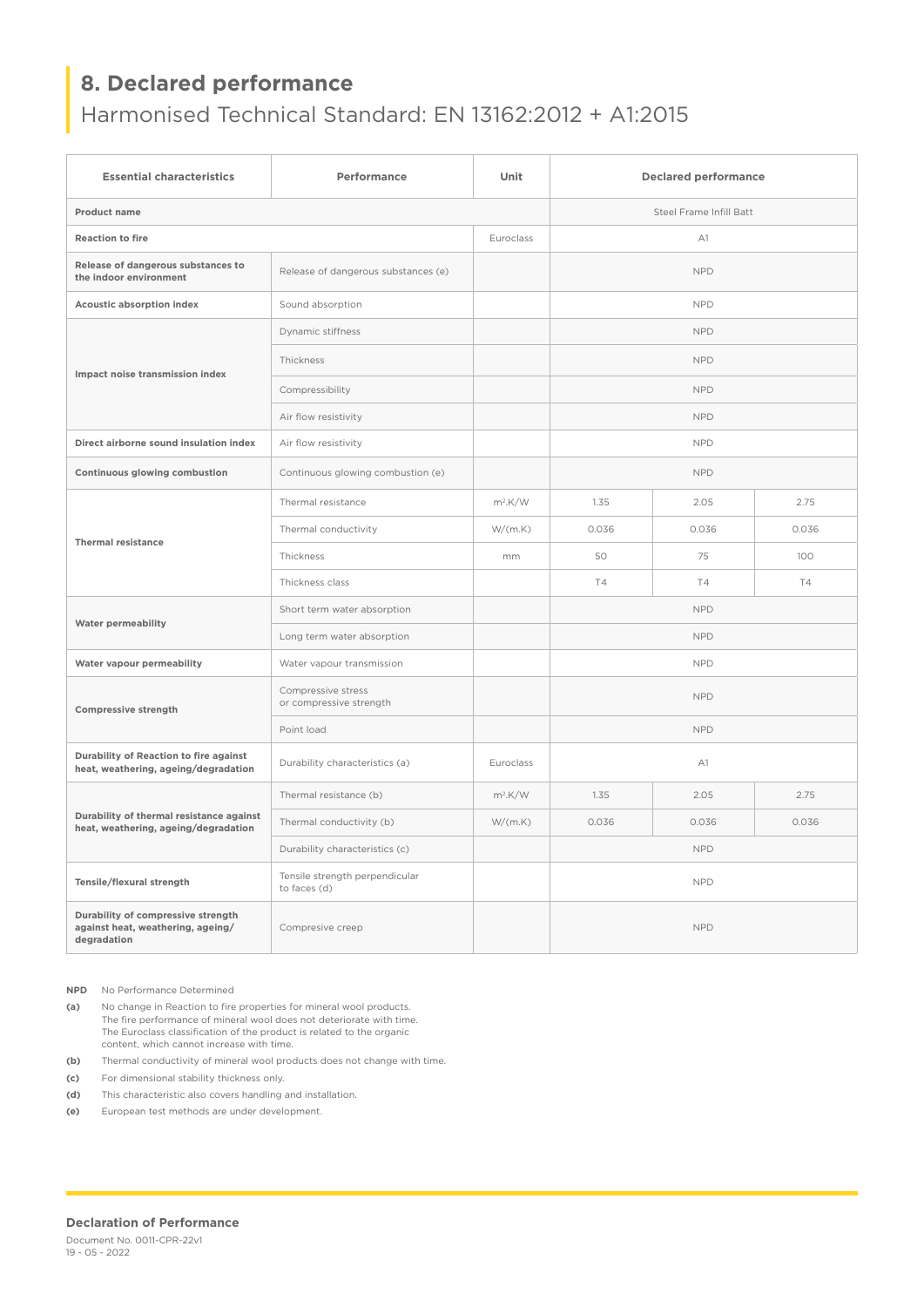### **9.**

The performance of the product identified in points 1 and 2 is in conformity with the declared performance in point 8.

This declaration of performance is issued under the sole responsibility of the manufacturer identified in point 4.

Signed for and on behalf of the manufacturer by:

Dan of Die

**Dean O'Sullivan**, Managing Director Runcorn. 19th May 2022